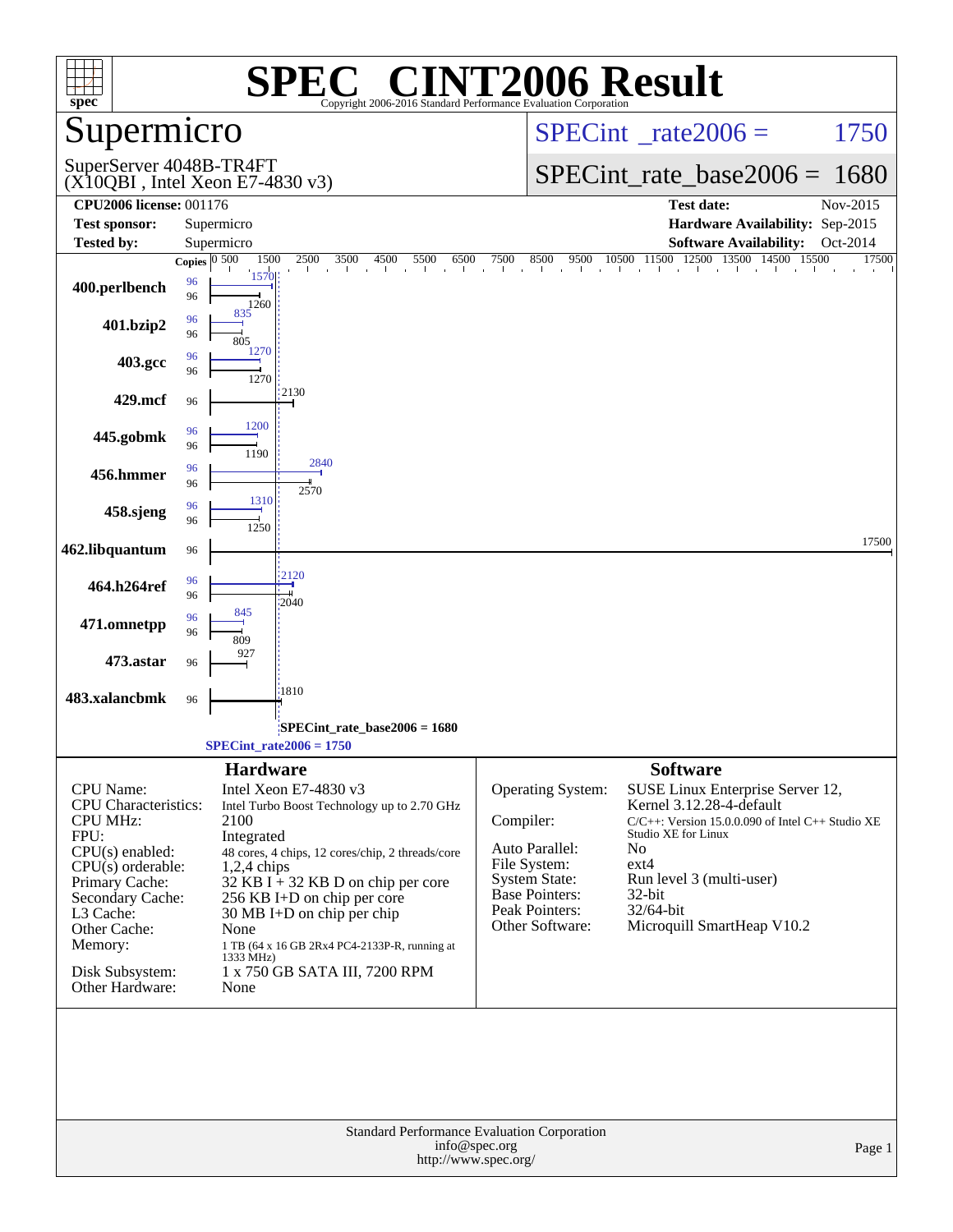

## Supermicro

#### SPECint rate $2006 = 1750$

(X10QBI , Intel Xeon E7-4830 v3) SuperServer 4048B-TR4FT

[SPECint\\_rate\\_base2006 =](http://www.spec.org/auto/cpu2006/Docs/result-fields.html#SPECintratebase2006) 1680

**[CPU2006 license:](http://www.spec.org/auto/cpu2006/Docs/result-fields.html#CPU2006license)** 001176 **[Test date:](http://www.spec.org/auto/cpu2006/Docs/result-fields.html#Testdate)** Nov-2015 **[Test sponsor:](http://www.spec.org/auto/cpu2006/Docs/result-fields.html#Testsponsor)** Supermicro **[Hardware Availability:](http://www.spec.org/auto/cpu2006/Docs/result-fields.html#HardwareAvailability)** Sep-2015 **[Tested by:](http://www.spec.org/auto/cpu2006/Docs/result-fields.html#Testedby)** Supermicro **[Software Availability:](http://www.spec.org/auto/cpu2006/Docs/result-fields.html#SoftwareAvailability)** Oct-2014

#### **[Results Table](http://www.spec.org/auto/cpu2006/Docs/result-fields.html#ResultsTable)**

|                                                                                                          | <b>Base</b>   |                |       |                |             |                |             | <b>Peak</b>   |                |              |                |              |                |              |
|----------------------------------------------------------------------------------------------------------|---------------|----------------|-------|----------------|-------------|----------------|-------------|---------------|----------------|--------------|----------------|--------------|----------------|--------------|
| <b>Benchmark</b>                                                                                         | <b>Copies</b> | <b>Seconds</b> | Ratio | <b>Seconds</b> | Ratio       | <b>Seconds</b> | Ratio       | <b>Copies</b> | <b>Seconds</b> | <b>Ratio</b> | <b>Seconds</b> | <b>Ratio</b> | <b>Seconds</b> | <b>Ratio</b> |
| 400.perlbench                                                                                            | 96            | 749            | 1250  | 743            | <b>1260</b> | 739            | 1270        | 96            | 597            | 1570         | 597            | 1570         | 590            | 1590         |
| 401.bzip2                                                                                                | 96            | 1151           | 805   | 1150           | 805         | 1152           | 804         | 96            | 1109           | 835          | 1111           | 834          | 1109           | 835          |
| $403.\text{gcc}$                                                                                         | 96            | 607            | 1270  | 606            | 1270        | 599            | 1290        | 96            | 608            | 1270         | 612            | 1260         | 609            | 1270         |
| $429$ .mcf                                                                                               | 96            | 410            | 2140  | 411            | 2130        | 413            | 2120        | 96            | 410            | 2140         | 411            | 2130         | 413            | 2120         |
| $445$ .gobmk                                                                                             | 96            | 845            | 1190  | 845            | 1190        | 846            | 1190        | 96            | 840            | 1200         | 839            | 1200         | 839            | 1200         |
| 456.hmmer                                                                                                | 96            | 355            | 2520  | 349            | 2570        | 349            | 2570        | 96            | 315            | 2840         | 315            | 2850         | 316            | 2830         |
| $458$ .sjeng                                                                                             | 96            | 931            | 1250  | 931            | 1250        | 932            | 1250        | 96            | 888            | 1310         | 889            | 1310         | 888            | 1310         |
| 462.libquantum                                                                                           | 96            | 114            | 17500 | 114            | 17500       | 114            | 17500       | 96            | 114            | 17500        | 114            | 17500        | 114            | 17500        |
| 464.h264ref                                                                                              | 96            | 1051           | 2020  | 1018           | 2090        | 1043           | 2040        | 96            | 999            | 2130         | 1003           | 2120         | 1013           | 2100         |
| 471.omnetpp                                                                                              | 96            | 741            | 809   | 742            | 809         | 738            | 813         | 96            | 710            | 845          | 708            | 848          | 715            | 839          |
| 473.astar                                                                                                | 96            | 728            | 926   | 727            | 927         | 724            | 931         | 96            | 728            | 926          | 727            | 927          | 724            | 931          |
| 483.xalancbmk                                                                                            | 96            | 365            | 1820  | 366            | 1810        | 365            | <b>1810</b> | 96            | 365            | 1820         | 366            | 1810         | 365            | 1810         |
| Results appear in the order in which they were run. Bold underlined text indicates a median measurement. |               |                |       |                |             |                |             |               |                |              |                |              |                |              |

#### **[Submit Notes](http://www.spec.org/auto/cpu2006/Docs/result-fields.html#SubmitNotes)**

 The numactl mechanism was used to bind copies to processors. The config file option 'submit' was used to generate numactl commands to bind each copy to a specific processor. For details, please see the config file.

#### **[Operating System Notes](http://www.spec.org/auto/cpu2006/Docs/result-fields.html#OperatingSystemNotes)**

Stack size set to unlimited using "ulimit -s unlimited"

#### **[Platform Notes](http://www.spec.org/auto/cpu2006/Docs/result-fields.html#PlatformNotes)**

Standard Performance Evaluation Corporation [info@spec.org](mailto:info@spec.org) BIOS Settings: Power Technology = Custon  $C-State = C0/C1$  Demand Scrub = Disabled Sysinfo program /usr/cpu2006/config/sysinfo.rev6914 \$Rev: 6914 \$ \$Date:: 2014-06-25 #\$ e3fbb8667b5a285932ceab81e28219e1 running on 126-37 Sat Nov 7 02:03:45 2015 This section contains SUT (System Under Test) info as seen by some common utilities. To remove or add to this section, see: <http://www.spec.org/cpu2006/Docs/config.html#sysinfo> From /proc/cpuinfo model name : Intel(R) Xeon(R) CPU E7-4830 v3 @ 2.10GHz 4 "physical id"s (chips) 96 "processors" cores, siblings (Caution: counting these is hw and system dependent. The Continued on next page

<http://www.spec.org/>

Page 2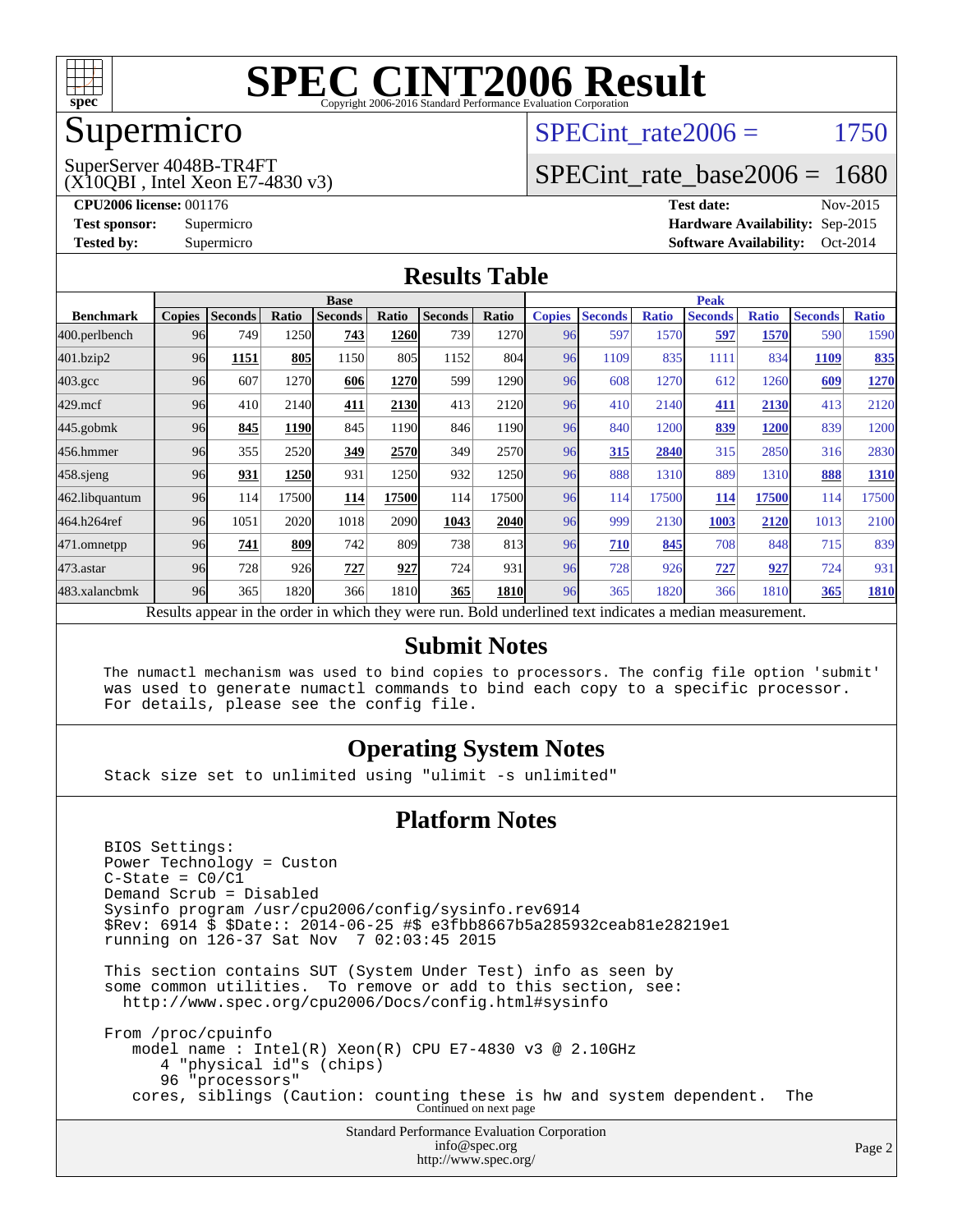

#### Supermicro

 $SPECint rate2006 = 1750$ 

(X10QBI , Intel Xeon E7-4830 v3) SuperServer 4048B-TR4FT

[SPECint\\_rate\\_base2006 =](http://www.spec.org/auto/cpu2006/Docs/result-fields.html#SPECintratebase2006) 1680

**[CPU2006 license:](http://www.spec.org/auto/cpu2006/Docs/result-fields.html#CPU2006license)** 001176 **[Test date:](http://www.spec.org/auto/cpu2006/Docs/result-fields.html#Testdate)** Nov-2015 **[Test sponsor:](http://www.spec.org/auto/cpu2006/Docs/result-fields.html#Testsponsor)** Supermicro **[Hardware Availability:](http://www.spec.org/auto/cpu2006/Docs/result-fields.html#HardwareAvailability)** Sep-2015 **[Tested by:](http://www.spec.org/auto/cpu2006/Docs/result-fields.html#Testedby)** Supermicro **[Software Availability:](http://www.spec.org/auto/cpu2006/Docs/result-fields.html#SoftwareAvailability)** Oct-2014

#### **[Platform Notes \(Continued\)](http://www.spec.org/auto/cpu2006/Docs/result-fields.html#PlatformNotes)**

Standard Performance Evaluation Corporation [info@spec.org](mailto:info@spec.org) following excerpts from /proc/cpuinfo might not be reliable. Use with caution.) cpu cores : 12 siblings : 24 physical 0: cores 0 1 2 3 4 5 8 9 10 11 12 13 physical 1: cores 0 1 2 3 4 5 8 9 10 11 12 13 physical 2: cores 0 1 2 3 4 5 8 9 10 11 12 13 physical 3: cores 0 1 2 3 4 5 8 9 10 11 12 13 cache size : 30720 KB From /proc/meminfo MemTotal: 1058840408 kB HugePages\_Total: 0<br>Hugepagesize: 2048 kB Hugepagesize: /usr/bin/lsb\_release -d SUSE Linux Enterprise Server 12 From /etc/\*release\* /etc/\*version\* SuSE-release: SUSE Linux Enterprise Server 12 (x86\_64) VERSION = 12 PATCHLEVEL = 0 # This file is deprecated and will be removed in a future service pack or release. # Please check /etc/os-release for details about this release. os-release: NAME="SLES" VERSION="12" VERSION\_ID="12" PRETTY\_NAME="SUSE Linux Enterprise Server 12" ID="sles" ANSI\_COLOR="0;32" CPE\_NAME="cpe:/o:suse:sles:12" uname -a: Linux 126-37 3.12.28-4-default #1 SMP Thu Sep 25 17:02:34 UTC 2014 (9879bd4) x86\_64 x86\_64 x86\_64 GNU/Linux run-level 3 Nov 7 02:02 SPEC is set to: /usr/cpu2006<br>Filesystem Type Size Filesystem Type Size Used Avail Use% Mounted on<br>
/dev/sda2 ext4 591G 308G 282G 53% / /dev/sda2 ext4 591G 308G 282G 53% / Additional information from dmidecode: Warning: Use caution when you interpret this section. The 'dmidecode' program reads system data which is "intended to allow hardware to be accurately determined", but the intent may not be met, as there are frequent changes to hardware, firmware, and the "DMTF SMBIOS" standard. BIOS American Megatrends Inc. 2.0 10/27/2015 Continued on next page

<http://www.spec.org/>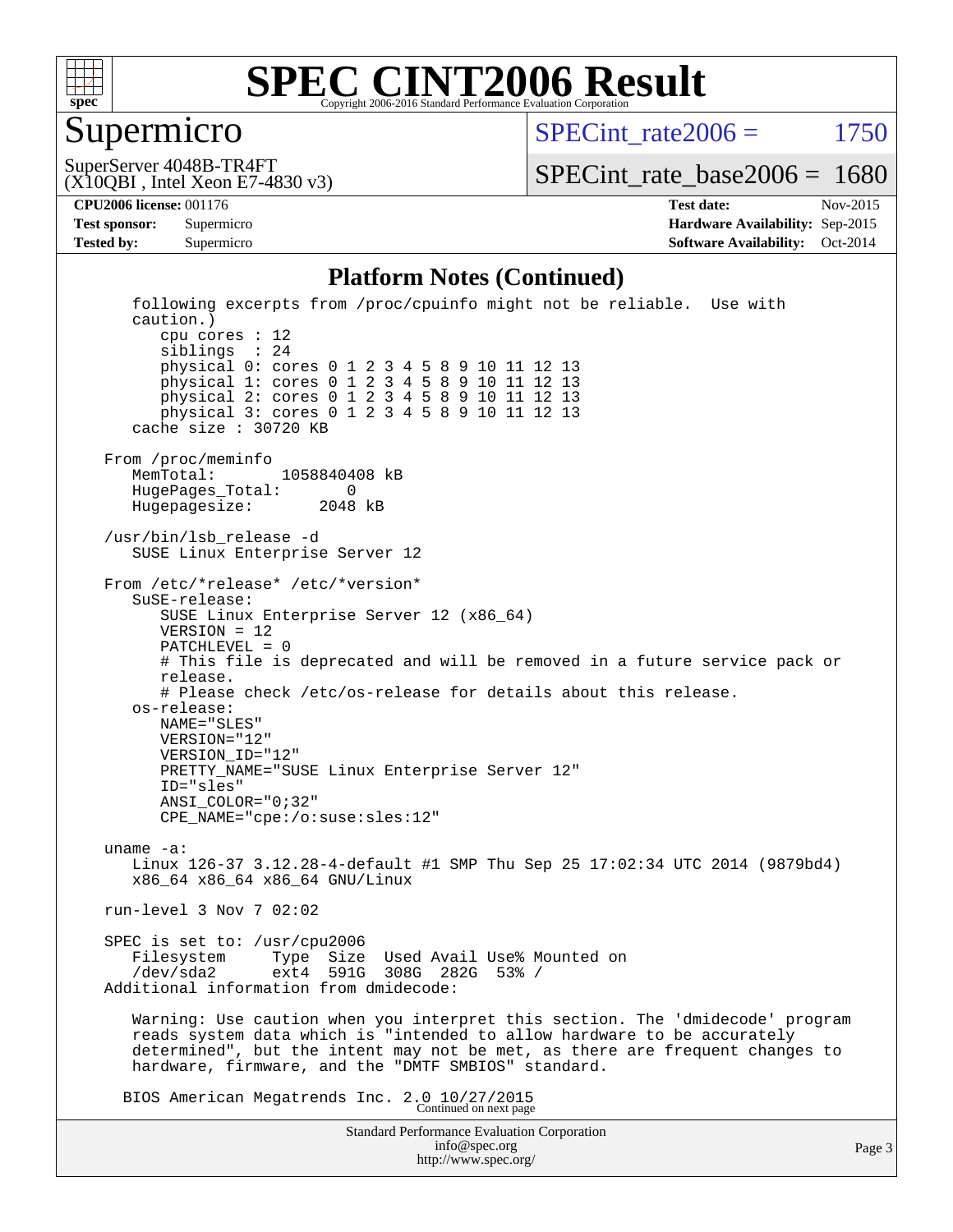

#### Supermicro

SPECint rate $2006 = 1750$ 

(X10QBI , Intel Xeon E7-4830 v3) SuperServer 4048B-TR4FT

[SPECint\\_rate\\_base2006 =](http://www.spec.org/auto/cpu2006/Docs/result-fields.html#SPECintratebase2006) 1680

**[CPU2006 license:](http://www.spec.org/auto/cpu2006/Docs/result-fields.html#CPU2006license)** 001176 **[Test date:](http://www.spec.org/auto/cpu2006/Docs/result-fields.html#Testdate)** Nov-2015 **[Test sponsor:](http://www.spec.org/auto/cpu2006/Docs/result-fields.html#Testsponsor)** Supermicro **[Hardware Availability:](http://www.spec.org/auto/cpu2006/Docs/result-fields.html#HardwareAvailability)** Sep-2015 **[Tested by:](http://www.spec.org/auto/cpu2006/Docs/result-fields.html#Testedby)** Supermicro **[Software Availability:](http://www.spec.org/auto/cpu2006/Docs/result-fields.html#SoftwareAvailability)** Oct-2014

#### **[Platform Notes \(Continued\)](http://www.spec.org/auto/cpu2006/Docs/result-fields.html#PlatformNotes)**

Memory:

 64x Hynix HMA42GR7MFR4N-TF 16 GB 2 rank 2133 MHz, configured at 1333 MHz 32x NO DIMM NO DIMM

(End of data from sysinfo program)

#### **[General Notes](http://www.spec.org/auto/cpu2006/Docs/result-fields.html#GeneralNotes)**

Environment variables set by runspec before the start of the run: LD\_LIBRARY\_PATH = "/usr/cpu2006/libs/32:/usr/cpu2006/libs/64:/usr/cpu2006/sh"

 Binaries compiled on a system with 1x Core i5-4670K CPU + 16GB memory using RedHat EL 7.0 Transparent Huge Pages enabled with: echo always > /sys/kernel/mm/transparent\_hugepage/enabled Filesystem page cache cleared with:<br>echo 1> /proc/sys/vm/drop cac /proc/sys/vm/drop\_caches runspec command invoked through numactl i.e.: numactl --interleave=all runspec <etc>

### **[Base Compiler Invocation](http://www.spec.org/auto/cpu2006/Docs/result-fields.html#BaseCompilerInvocation)**

[C benchmarks](http://www.spec.org/auto/cpu2006/Docs/result-fields.html#Cbenchmarks):

[icc -m32 -L/opt/intel/composer\\_xe\\_2015/lib/ia32](http://www.spec.org/cpu2006/results/res2016q1/cpu2006-20151215-38437.flags.html#user_CCbase_intel_icc_011b86df29f8c679b747245588698a4d)

[C++ benchmarks:](http://www.spec.org/auto/cpu2006/Docs/result-fields.html#CXXbenchmarks) [icpc -m32 -L/opt/intel/composer\\_xe\\_2015/lib/ia32](http://www.spec.org/cpu2006/results/res2016q1/cpu2006-20151215-38437.flags.html#user_CXXbase_intel_icpc_c2c99686a1a582c3e0de0b4806b02cea)

#### **[Base Portability Flags](http://www.spec.org/auto/cpu2006/Docs/result-fields.html#BasePortabilityFlags)**

 400.perlbench: [-DSPEC\\_CPU\\_LINUX\\_IA32](http://www.spec.org/cpu2006/results/res2016q1/cpu2006-20151215-38437.flags.html#b400.perlbench_baseCPORTABILITY_DSPEC_CPU_LINUX_IA32) 462.libquantum: [-DSPEC\\_CPU\\_LINUX](http://www.spec.org/cpu2006/results/res2016q1/cpu2006-20151215-38437.flags.html#b462.libquantum_baseCPORTABILITY_DSPEC_CPU_LINUX) 483.xalancbmk: [-DSPEC\\_CPU\\_LINUX](http://www.spec.org/cpu2006/results/res2016q1/cpu2006-20151215-38437.flags.html#b483.xalancbmk_baseCXXPORTABILITY_DSPEC_CPU_LINUX)

### **[Base Optimization Flags](http://www.spec.org/auto/cpu2006/Docs/result-fields.html#BaseOptimizationFlags)**

[C benchmarks](http://www.spec.org/auto/cpu2006/Docs/result-fields.html#Cbenchmarks):

[-xCORE-AVX2](http://www.spec.org/cpu2006/results/res2016q1/cpu2006-20151215-38437.flags.html#user_CCbase_f-xAVX2_5f5fc0cbe2c9f62c816d3e45806c70d7) [-ipo](http://www.spec.org/cpu2006/results/res2016q1/cpu2006-20151215-38437.flags.html#user_CCbase_f-ipo) [-O3](http://www.spec.org/cpu2006/results/res2016q1/cpu2006-20151215-38437.flags.html#user_CCbase_f-O3) [-no-prec-div](http://www.spec.org/cpu2006/results/res2016q1/cpu2006-20151215-38437.flags.html#user_CCbase_f-no-prec-div) [-opt-prefetch](http://www.spec.org/cpu2006/results/res2016q1/cpu2006-20151215-38437.flags.html#user_CCbase_f-opt-prefetch) [-opt-mem-layout-trans=3](http://www.spec.org/cpu2006/results/res2016q1/cpu2006-20151215-38437.flags.html#user_CCbase_f-opt-mem-layout-trans_a7b82ad4bd7abf52556d4961a2ae94d5)

[C++ benchmarks:](http://www.spec.org/auto/cpu2006/Docs/result-fields.html#CXXbenchmarks)

[-xCORE-AVX2](http://www.spec.org/cpu2006/results/res2016q1/cpu2006-20151215-38437.flags.html#user_CXXbase_f-xAVX2_5f5fc0cbe2c9f62c816d3e45806c70d7) [-ipo](http://www.spec.org/cpu2006/results/res2016q1/cpu2006-20151215-38437.flags.html#user_CXXbase_f-ipo) [-O3](http://www.spec.org/cpu2006/results/res2016q1/cpu2006-20151215-38437.flags.html#user_CXXbase_f-O3) [-no-prec-div](http://www.spec.org/cpu2006/results/res2016q1/cpu2006-20151215-38437.flags.html#user_CXXbase_f-no-prec-div) [-opt-prefetch](http://www.spec.org/cpu2006/results/res2016q1/cpu2006-20151215-38437.flags.html#user_CXXbase_f-opt-prefetch) [-opt-mem-layout-trans=3](http://www.spec.org/cpu2006/results/res2016q1/cpu2006-20151215-38437.flags.html#user_CXXbase_f-opt-mem-layout-trans_a7b82ad4bd7abf52556d4961a2ae94d5) [-Wl,-z,muldefs](http://www.spec.org/cpu2006/results/res2016q1/cpu2006-20151215-38437.flags.html#user_CXXbase_link_force_multiple1_74079c344b956b9658436fd1b6dd3a8a) [-L/sh -lsmartheap](http://www.spec.org/cpu2006/results/res2016q1/cpu2006-20151215-38437.flags.html#user_CXXbase_SmartHeap_32f6c82aa1ed9c52345d30cf6e4a0499)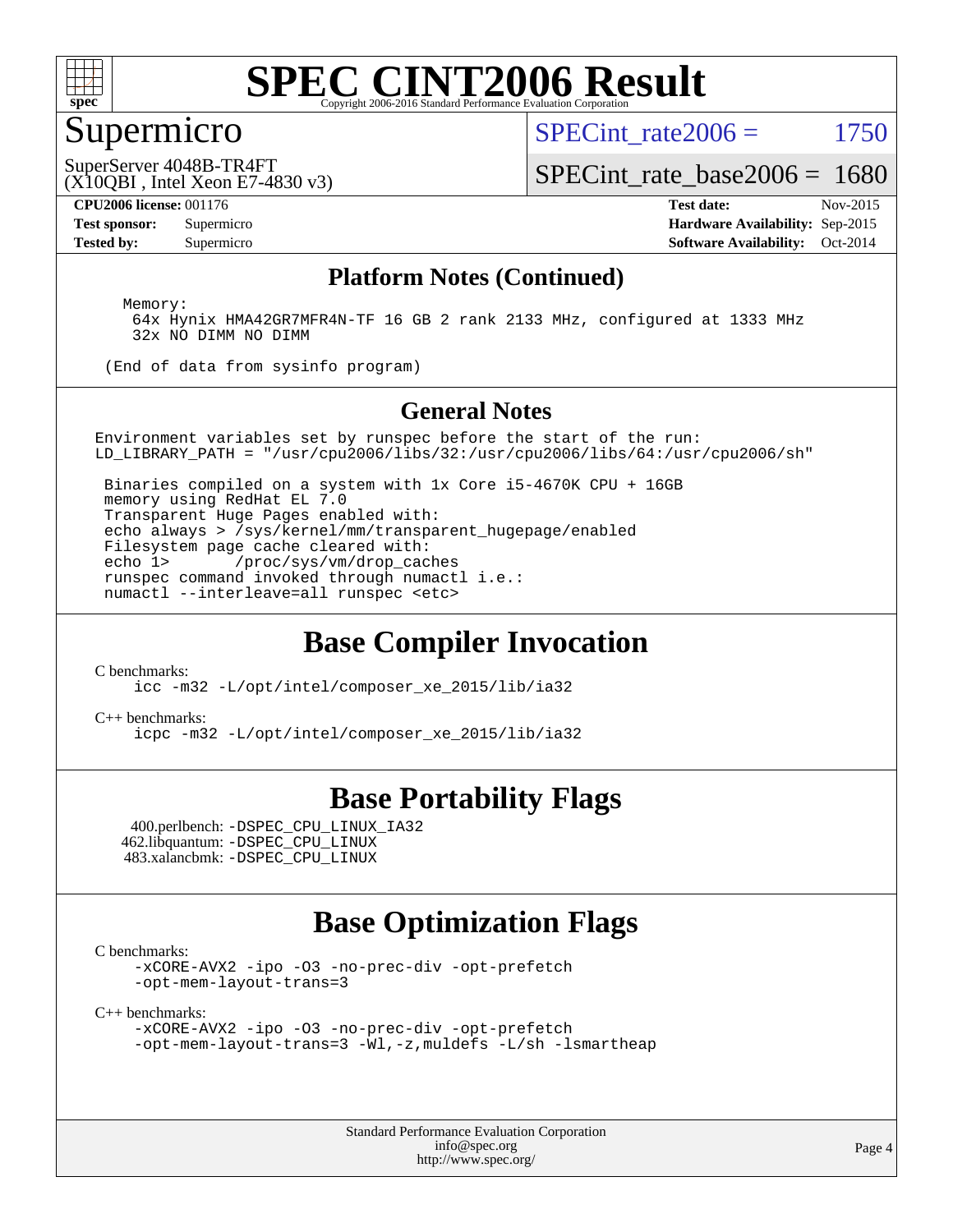

#### Supermicro

SPECint rate $2006 = 1750$ 

(X10QBI , Intel Xeon E7-4830 v3) SuperServer 4048B-TR4FT

[SPECint\\_rate\\_base2006 =](http://www.spec.org/auto/cpu2006/Docs/result-fields.html#SPECintratebase2006) 1680

**[CPU2006 license:](http://www.spec.org/auto/cpu2006/Docs/result-fields.html#CPU2006license)** 001176 **[Test date:](http://www.spec.org/auto/cpu2006/Docs/result-fields.html#Testdate)** Nov-2015 **[Test sponsor:](http://www.spec.org/auto/cpu2006/Docs/result-fields.html#Testsponsor)** Supermicro **[Hardware Availability:](http://www.spec.org/auto/cpu2006/Docs/result-fields.html#HardwareAvailability)** Sep-2015 **[Tested by:](http://www.spec.org/auto/cpu2006/Docs/result-fields.html#Testedby)** Supermicro **[Software Availability:](http://www.spec.org/auto/cpu2006/Docs/result-fields.html#SoftwareAvailability)** Oct-2014

### **[Base Other Flags](http://www.spec.org/auto/cpu2006/Docs/result-fields.html#BaseOtherFlags)**

[C benchmarks](http://www.spec.org/auto/cpu2006/Docs/result-fields.html#Cbenchmarks):

403.gcc: [-Dalloca=\\_alloca](http://www.spec.org/cpu2006/results/res2016q1/cpu2006-20151215-38437.flags.html#b403.gcc_baseEXTRA_CFLAGS_Dalloca_be3056838c12de2578596ca5467af7f3)

#### **[Peak Compiler Invocation](http://www.spec.org/auto/cpu2006/Docs/result-fields.html#PeakCompilerInvocation)**

[C benchmarks \(except as noted below\)](http://www.spec.org/auto/cpu2006/Docs/result-fields.html#Cbenchmarksexceptasnotedbelow): [icc -m32 -L/opt/intel/composer\\_xe\\_2015/lib/ia32](http://www.spec.org/cpu2006/results/res2016q1/cpu2006-20151215-38437.flags.html#user_CCpeak_intel_icc_011b86df29f8c679b747245588698a4d)

400.perlbench: [icc -m64](http://www.spec.org/cpu2006/results/res2016q1/cpu2006-20151215-38437.flags.html#user_peakCCLD400_perlbench_intel_icc_64bit_bda6cc9af1fdbb0edc3795bac97ada53)

401.bzip2: [icc -m64](http://www.spec.org/cpu2006/results/res2016q1/cpu2006-20151215-38437.flags.html#user_peakCCLD401_bzip2_intel_icc_64bit_bda6cc9af1fdbb0edc3795bac97ada53)

456.hmmer: [icc -m64](http://www.spec.org/cpu2006/results/res2016q1/cpu2006-20151215-38437.flags.html#user_peakCCLD456_hmmer_intel_icc_64bit_bda6cc9af1fdbb0edc3795bac97ada53)

458.sjeng: [icc -m64](http://www.spec.org/cpu2006/results/res2016q1/cpu2006-20151215-38437.flags.html#user_peakCCLD458_sjeng_intel_icc_64bit_bda6cc9af1fdbb0edc3795bac97ada53)

[C++ benchmarks:](http://www.spec.org/auto/cpu2006/Docs/result-fields.html#CXXbenchmarks)

[icpc -m32 -L/opt/intel/composer\\_xe\\_2015/lib/ia32](http://www.spec.org/cpu2006/results/res2016q1/cpu2006-20151215-38437.flags.html#user_CXXpeak_intel_icpc_c2c99686a1a582c3e0de0b4806b02cea)

### **[Peak Portability Flags](http://www.spec.org/auto/cpu2006/Docs/result-fields.html#PeakPortabilityFlags)**

 400.perlbench: [-DSPEC\\_CPU\\_LP64](http://www.spec.org/cpu2006/results/res2016q1/cpu2006-20151215-38437.flags.html#b400.perlbench_peakCPORTABILITY_DSPEC_CPU_LP64) [-DSPEC\\_CPU\\_LINUX\\_X64](http://www.spec.org/cpu2006/results/res2016q1/cpu2006-20151215-38437.flags.html#b400.perlbench_peakCPORTABILITY_DSPEC_CPU_LINUX_X64) 401.bzip2: [-DSPEC\\_CPU\\_LP64](http://www.spec.org/cpu2006/results/res2016q1/cpu2006-20151215-38437.flags.html#suite_peakCPORTABILITY401_bzip2_DSPEC_CPU_LP64) 456.hmmer: [-DSPEC\\_CPU\\_LP64](http://www.spec.org/cpu2006/results/res2016q1/cpu2006-20151215-38437.flags.html#suite_peakCPORTABILITY456_hmmer_DSPEC_CPU_LP64) 458.sjeng: [-DSPEC\\_CPU\\_LP64](http://www.spec.org/cpu2006/results/res2016q1/cpu2006-20151215-38437.flags.html#suite_peakCPORTABILITY458_sjeng_DSPEC_CPU_LP64) 462.libquantum: [-DSPEC\\_CPU\\_LINUX](http://www.spec.org/cpu2006/results/res2016q1/cpu2006-20151215-38437.flags.html#b462.libquantum_peakCPORTABILITY_DSPEC_CPU_LINUX) 483.xalancbmk: [-DSPEC\\_CPU\\_LINUX](http://www.spec.org/cpu2006/results/res2016q1/cpu2006-20151215-38437.flags.html#b483.xalancbmk_peakCXXPORTABILITY_DSPEC_CPU_LINUX)

### **[Peak Optimization Flags](http://www.spec.org/auto/cpu2006/Docs/result-fields.html#PeakOptimizationFlags)**

[C benchmarks](http://www.spec.org/auto/cpu2006/Docs/result-fields.html#Cbenchmarks):

 400.perlbench: [-xCORE-AVX2](http://www.spec.org/cpu2006/results/res2016q1/cpu2006-20151215-38437.flags.html#user_peakPASS2_CFLAGSPASS2_LDCFLAGS400_perlbench_f-xAVX2_5f5fc0cbe2c9f62c816d3e45806c70d7)(pass 2) [-prof-gen](http://www.spec.org/cpu2006/results/res2016q1/cpu2006-20151215-38437.flags.html#user_peakPASS1_CFLAGSPASS1_LDCFLAGS400_perlbench_prof_gen_e43856698f6ca7b7e442dfd80e94a8fc)(pass 1) [-ipo](http://www.spec.org/cpu2006/results/res2016q1/cpu2006-20151215-38437.flags.html#user_peakPASS2_CFLAGSPASS2_LDCFLAGS400_perlbench_f-ipo)(pass 2) [-O3](http://www.spec.org/cpu2006/results/res2016q1/cpu2006-20151215-38437.flags.html#user_peakPASS2_CFLAGSPASS2_LDCFLAGS400_perlbench_f-O3)(pass 2) [-no-prec-div](http://www.spec.org/cpu2006/results/res2016q1/cpu2006-20151215-38437.flags.html#user_peakPASS2_CFLAGSPASS2_LDCFLAGS400_perlbench_f-no-prec-div)(pass 2) [-prof-use](http://www.spec.org/cpu2006/results/res2016q1/cpu2006-20151215-38437.flags.html#user_peakPASS2_CFLAGSPASS2_LDCFLAGS400_perlbench_prof_use_bccf7792157ff70d64e32fe3e1250b55)(pass 2) [-auto-ilp32](http://www.spec.org/cpu2006/results/res2016q1/cpu2006-20151215-38437.flags.html#user_peakCOPTIMIZE400_perlbench_f-auto-ilp32)

 401.bzip2: [-xCORE-AVX2](http://www.spec.org/cpu2006/results/res2016q1/cpu2006-20151215-38437.flags.html#user_peakPASS2_CFLAGSPASS2_LDCFLAGS401_bzip2_f-xAVX2_5f5fc0cbe2c9f62c816d3e45806c70d7)(pass 2) [-prof-gen](http://www.spec.org/cpu2006/results/res2016q1/cpu2006-20151215-38437.flags.html#user_peakPASS1_CFLAGSPASS1_LDCFLAGS401_bzip2_prof_gen_e43856698f6ca7b7e442dfd80e94a8fc)(pass 1) [-ipo](http://www.spec.org/cpu2006/results/res2016q1/cpu2006-20151215-38437.flags.html#user_peakPASS2_CFLAGSPASS2_LDCFLAGS401_bzip2_f-ipo)(pass 2) [-O3](http://www.spec.org/cpu2006/results/res2016q1/cpu2006-20151215-38437.flags.html#user_peakPASS2_CFLAGSPASS2_LDCFLAGS401_bzip2_f-O3)(pass 2) [-no-prec-div](http://www.spec.org/cpu2006/results/res2016q1/cpu2006-20151215-38437.flags.html#user_peakPASS2_CFLAGSPASS2_LDCFLAGS401_bzip2_f-no-prec-div)(pass 2) [-prof-use](http://www.spec.org/cpu2006/results/res2016q1/cpu2006-20151215-38437.flags.html#user_peakPASS2_CFLAGSPASS2_LDCFLAGS401_bzip2_prof_use_bccf7792157ff70d64e32fe3e1250b55)(pass 2) [-opt-prefetch](http://www.spec.org/cpu2006/results/res2016q1/cpu2006-20151215-38437.flags.html#user_peakCOPTIMIZE401_bzip2_f-opt-prefetch) [-auto-ilp32](http://www.spec.org/cpu2006/results/res2016q1/cpu2006-20151215-38437.flags.html#user_peakCOPTIMIZE401_bzip2_f-auto-ilp32) [-ansi-alias](http://www.spec.org/cpu2006/results/res2016q1/cpu2006-20151215-38437.flags.html#user_peakCOPTIMIZE401_bzip2_f-ansi-alias)

403.gcc: [-xCORE-AVX2](http://www.spec.org/cpu2006/results/res2016q1/cpu2006-20151215-38437.flags.html#user_peakCOPTIMIZE403_gcc_f-xAVX2_5f5fc0cbe2c9f62c816d3e45806c70d7) [-ipo](http://www.spec.org/cpu2006/results/res2016q1/cpu2006-20151215-38437.flags.html#user_peakCOPTIMIZE403_gcc_f-ipo) [-O3](http://www.spec.org/cpu2006/results/res2016q1/cpu2006-20151215-38437.flags.html#user_peakCOPTIMIZE403_gcc_f-O3) [-no-prec-div](http://www.spec.org/cpu2006/results/res2016q1/cpu2006-20151215-38437.flags.html#user_peakCOPTIMIZE403_gcc_f-no-prec-div)

Continued on next page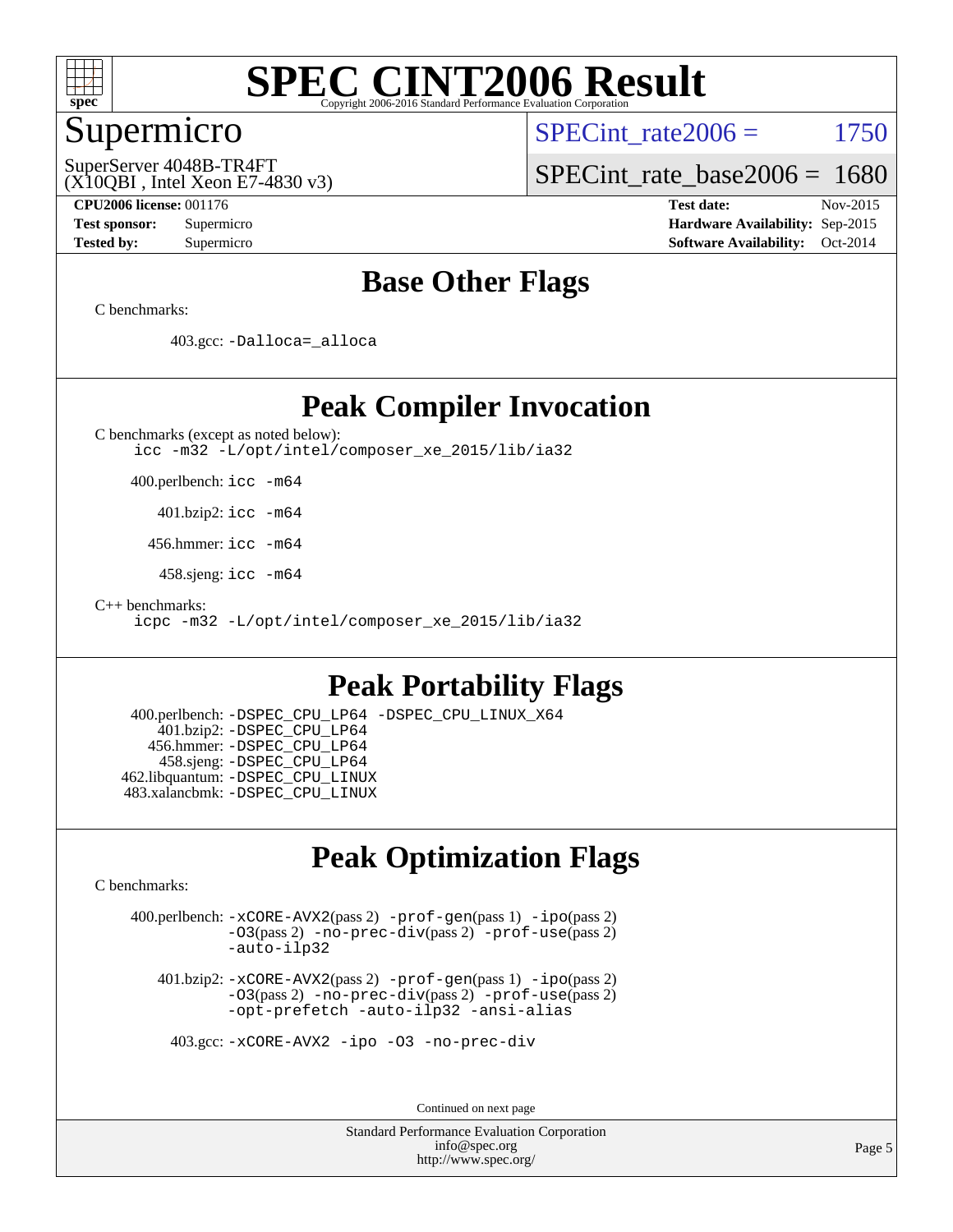

## Supermicro

SPECint rate $2006 = 1750$ 

(X10QBI , Intel Xeon E7-4830 v3) SuperServer 4048B-TR4FT

[SPECint\\_rate\\_base2006 =](http://www.spec.org/auto/cpu2006/Docs/result-fields.html#SPECintratebase2006) 1680

**[Tested by:](http://www.spec.org/auto/cpu2006/Docs/result-fields.html#Testedby)** Supermicro **[Software Availability:](http://www.spec.org/auto/cpu2006/Docs/result-fields.html#SoftwareAvailability)** Oct-2014

**[CPU2006 license:](http://www.spec.org/auto/cpu2006/Docs/result-fields.html#CPU2006license)** 001176 **[Test date:](http://www.spec.org/auto/cpu2006/Docs/result-fields.html#Testdate)** Nov-2015 **[Test sponsor:](http://www.spec.org/auto/cpu2006/Docs/result-fields.html#Testsponsor)** Supermicro **[Hardware Availability:](http://www.spec.org/auto/cpu2006/Docs/result-fields.html#HardwareAvailability)** Sep-2015

# **[Peak Optimization Flags \(Continued\)](http://www.spec.org/auto/cpu2006/Docs/result-fields.html#PeakOptimizationFlags)**

429.mcf: basepeak = yes

 445.gobmk: [-xCORE-AVX2](http://www.spec.org/cpu2006/results/res2016q1/cpu2006-20151215-38437.flags.html#user_peakPASS2_CFLAGSPASS2_LDCFLAGS445_gobmk_f-xAVX2_5f5fc0cbe2c9f62c816d3e45806c70d7)(pass 2) [-prof-gen](http://www.spec.org/cpu2006/results/res2016q1/cpu2006-20151215-38437.flags.html#user_peakPASS1_CFLAGSPASS1_LDCFLAGS445_gobmk_prof_gen_e43856698f6ca7b7e442dfd80e94a8fc)(pass 1) [-prof-use](http://www.spec.org/cpu2006/results/res2016q1/cpu2006-20151215-38437.flags.html#user_peakPASS2_CFLAGSPASS2_LDCFLAGS445_gobmk_prof_use_bccf7792157ff70d64e32fe3e1250b55)(pass 2) [-ansi-alias](http://www.spec.org/cpu2006/results/res2016q1/cpu2006-20151215-38437.flags.html#user_peakCOPTIMIZE445_gobmk_f-ansi-alias) [-opt-mem-layout-trans=3](http://www.spec.org/cpu2006/results/res2016q1/cpu2006-20151215-38437.flags.html#user_peakCOPTIMIZE445_gobmk_f-opt-mem-layout-trans_a7b82ad4bd7abf52556d4961a2ae94d5) 456.hmmer: [-xCORE-AVX2](http://www.spec.org/cpu2006/results/res2016q1/cpu2006-20151215-38437.flags.html#user_peakCOPTIMIZE456_hmmer_f-xAVX2_5f5fc0cbe2c9f62c816d3e45806c70d7) [-ipo](http://www.spec.org/cpu2006/results/res2016q1/cpu2006-20151215-38437.flags.html#user_peakCOPTIMIZE456_hmmer_f-ipo) [-O3](http://www.spec.org/cpu2006/results/res2016q1/cpu2006-20151215-38437.flags.html#user_peakCOPTIMIZE456_hmmer_f-O3) [-no-prec-div](http://www.spec.org/cpu2006/results/res2016q1/cpu2006-20151215-38437.flags.html#user_peakCOPTIMIZE456_hmmer_f-no-prec-div) [-unroll2](http://www.spec.org/cpu2006/results/res2016q1/cpu2006-20151215-38437.flags.html#user_peakCOPTIMIZE456_hmmer_f-unroll_784dae83bebfb236979b41d2422d7ec2) [-auto-ilp32](http://www.spec.org/cpu2006/results/res2016q1/cpu2006-20151215-38437.flags.html#user_peakCOPTIMIZE456_hmmer_f-auto-ilp32)

 458.sjeng: [-xCORE-AVX2](http://www.spec.org/cpu2006/results/res2016q1/cpu2006-20151215-38437.flags.html#user_peakPASS2_CFLAGSPASS2_LDCFLAGS458_sjeng_f-xAVX2_5f5fc0cbe2c9f62c816d3e45806c70d7)(pass 2) [-prof-gen](http://www.spec.org/cpu2006/results/res2016q1/cpu2006-20151215-38437.flags.html#user_peakPASS1_CFLAGSPASS1_LDCFLAGS458_sjeng_prof_gen_e43856698f6ca7b7e442dfd80e94a8fc)(pass 1) [-ipo](http://www.spec.org/cpu2006/results/res2016q1/cpu2006-20151215-38437.flags.html#user_peakPASS2_CFLAGSPASS2_LDCFLAGS458_sjeng_f-ipo)(pass 2) [-O3](http://www.spec.org/cpu2006/results/res2016q1/cpu2006-20151215-38437.flags.html#user_peakPASS2_CFLAGSPASS2_LDCFLAGS458_sjeng_f-O3)(pass 2) [-no-prec-div](http://www.spec.org/cpu2006/results/res2016q1/cpu2006-20151215-38437.flags.html#user_peakPASS2_CFLAGSPASS2_LDCFLAGS458_sjeng_f-no-prec-div)(pass 2) [-prof-use](http://www.spec.org/cpu2006/results/res2016q1/cpu2006-20151215-38437.flags.html#user_peakPASS2_CFLAGSPASS2_LDCFLAGS458_sjeng_prof_use_bccf7792157ff70d64e32fe3e1250b55)(pass 2) [-unroll4](http://www.spec.org/cpu2006/results/res2016q1/cpu2006-20151215-38437.flags.html#user_peakCOPTIMIZE458_sjeng_f-unroll_4e5e4ed65b7fd20bdcd365bec371b81f) [-auto-ilp32](http://www.spec.org/cpu2006/results/res2016q1/cpu2006-20151215-38437.flags.html#user_peakCOPTIMIZE458_sjeng_f-auto-ilp32)

 $462$ .libquantum: basepeak = yes

 464.h264ref: [-xCORE-AVX2](http://www.spec.org/cpu2006/results/res2016q1/cpu2006-20151215-38437.flags.html#user_peakPASS2_CFLAGSPASS2_LDCFLAGS464_h264ref_f-xAVX2_5f5fc0cbe2c9f62c816d3e45806c70d7)(pass 2) [-prof-gen](http://www.spec.org/cpu2006/results/res2016q1/cpu2006-20151215-38437.flags.html#user_peakPASS1_CFLAGSPASS1_LDCFLAGS464_h264ref_prof_gen_e43856698f6ca7b7e442dfd80e94a8fc)(pass 1) [-ipo](http://www.spec.org/cpu2006/results/res2016q1/cpu2006-20151215-38437.flags.html#user_peakPASS2_CFLAGSPASS2_LDCFLAGS464_h264ref_f-ipo)(pass 2) [-O3](http://www.spec.org/cpu2006/results/res2016q1/cpu2006-20151215-38437.flags.html#user_peakPASS2_CFLAGSPASS2_LDCFLAGS464_h264ref_f-O3)(pass 2) [-no-prec-div](http://www.spec.org/cpu2006/results/res2016q1/cpu2006-20151215-38437.flags.html#user_peakPASS2_CFLAGSPASS2_LDCFLAGS464_h264ref_f-no-prec-div)(pass 2) [-prof-use](http://www.spec.org/cpu2006/results/res2016q1/cpu2006-20151215-38437.flags.html#user_peakPASS2_CFLAGSPASS2_LDCFLAGS464_h264ref_prof_use_bccf7792157ff70d64e32fe3e1250b55)(pass 2) [-unroll2](http://www.spec.org/cpu2006/results/res2016q1/cpu2006-20151215-38437.flags.html#user_peakCOPTIMIZE464_h264ref_f-unroll_784dae83bebfb236979b41d2422d7ec2) [-ansi-alias](http://www.spec.org/cpu2006/results/res2016q1/cpu2006-20151215-38437.flags.html#user_peakCOPTIMIZE464_h264ref_f-ansi-alias)

[C++ benchmarks:](http://www.spec.org/auto/cpu2006/Docs/result-fields.html#CXXbenchmarks)

 471.omnetpp: [-xCORE-AVX2](http://www.spec.org/cpu2006/results/res2016q1/cpu2006-20151215-38437.flags.html#user_peakPASS2_CXXFLAGSPASS2_LDCXXFLAGS471_omnetpp_f-xAVX2_5f5fc0cbe2c9f62c816d3e45806c70d7)(pass 2) [-prof-gen](http://www.spec.org/cpu2006/results/res2016q1/cpu2006-20151215-38437.flags.html#user_peakPASS1_CXXFLAGSPASS1_LDCXXFLAGS471_omnetpp_prof_gen_e43856698f6ca7b7e442dfd80e94a8fc)(pass 1) [-ipo](http://www.spec.org/cpu2006/results/res2016q1/cpu2006-20151215-38437.flags.html#user_peakPASS2_CXXFLAGSPASS2_LDCXXFLAGS471_omnetpp_f-ipo)(pass 2) [-O3](http://www.spec.org/cpu2006/results/res2016q1/cpu2006-20151215-38437.flags.html#user_peakPASS2_CXXFLAGSPASS2_LDCXXFLAGS471_omnetpp_f-O3)(pass 2) [-no-prec-div](http://www.spec.org/cpu2006/results/res2016q1/cpu2006-20151215-38437.flags.html#user_peakPASS2_CXXFLAGSPASS2_LDCXXFLAGS471_omnetpp_f-no-prec-div)(pass 2) [-prof-use](http://www.spec.org/cpu2006/results/res2016q1/cpu2006-20151215-38437.flags.html#user_peakPASS2_CXXFLAGSPASS2_LDCXXFLAGS471_omnetpp_prof_use_bccf7792157ff70d64e32fe3e1250b55)(pass 2) [-ansi-alias](http://www.spec.org/cpu2006/results/res2016q1/cpu2006-20151215-38437.flags.html#user_peakCXXOPTIMIZE471_omnetpp_f-ansi-alias) [-opt-ra-region-strategy=block](http://www.spec.org/cpu2006/results/res2016q1/cpu2006-20151215-38437.flags.html#user_peakCXXOPTIMIZE471_omnetpp_f-opt-ra-region-strategy_a0a37c372d03933b2a18d4af463c1f69) [-Wl,-z,muldefs](http://www.spec.org/cpu2006/results/res2016q1/cpu2006-20151215-38437.flags.html#user_peakEXTRA_LDFLAGS471_omnetpp_link_force_multiple1_74079c344b956b9658436fd1b6dd3a8a) [-L/sh -lsmartheap](http://www.spec.org/cpu2006/results/res2016q1/cpu2006-20151215-38437.flags.html#user_peakEXTRA_LIBS471_omnetpp_SmartHeap_32f6c82aa1ed9c52345d30cf6e4a0499)

 $473$ .astar: basepeak = yes

 $483.xalanchmk: basepeak = yes$ 

### **[Peak Other Flags](http://www.spec.org/auto/cpu2006/Docs/result-fields.html#PeakOtherFlags)**

[C benchmarks](http://www.spec.org/auto/cpu2006/Docs/result-fields.html#Cbenchmarks):

403.gcc: [-Dalloca=\\_alloca](http://www.spec.org/cpu2006/results/res2016q1/cpu2006-20151215-38437.flags.html#b403.gcc_peakEXTRA_CFLAGS_Dalloca_be3056838c12de2578596ca5467af7f3)

The flags files that were used to format this result can be browsed at <http://www.spec.org/cpu2006/flags/Intel-ic15.0-official-linux64.html>

<http://www.spec.org/cpu2006/flags/Supermicro-Platform-Settings-V1.2-revH.html>

You can also download the XML flags sources by saving the following links: <http://www.spec.org/cpu2006/flags/Intel-ic15.0-official-linux64.xml> <http://www.spec.org/cpu2006/flags/Supermicro-Platform-Settings-V1.2-revH.xml>